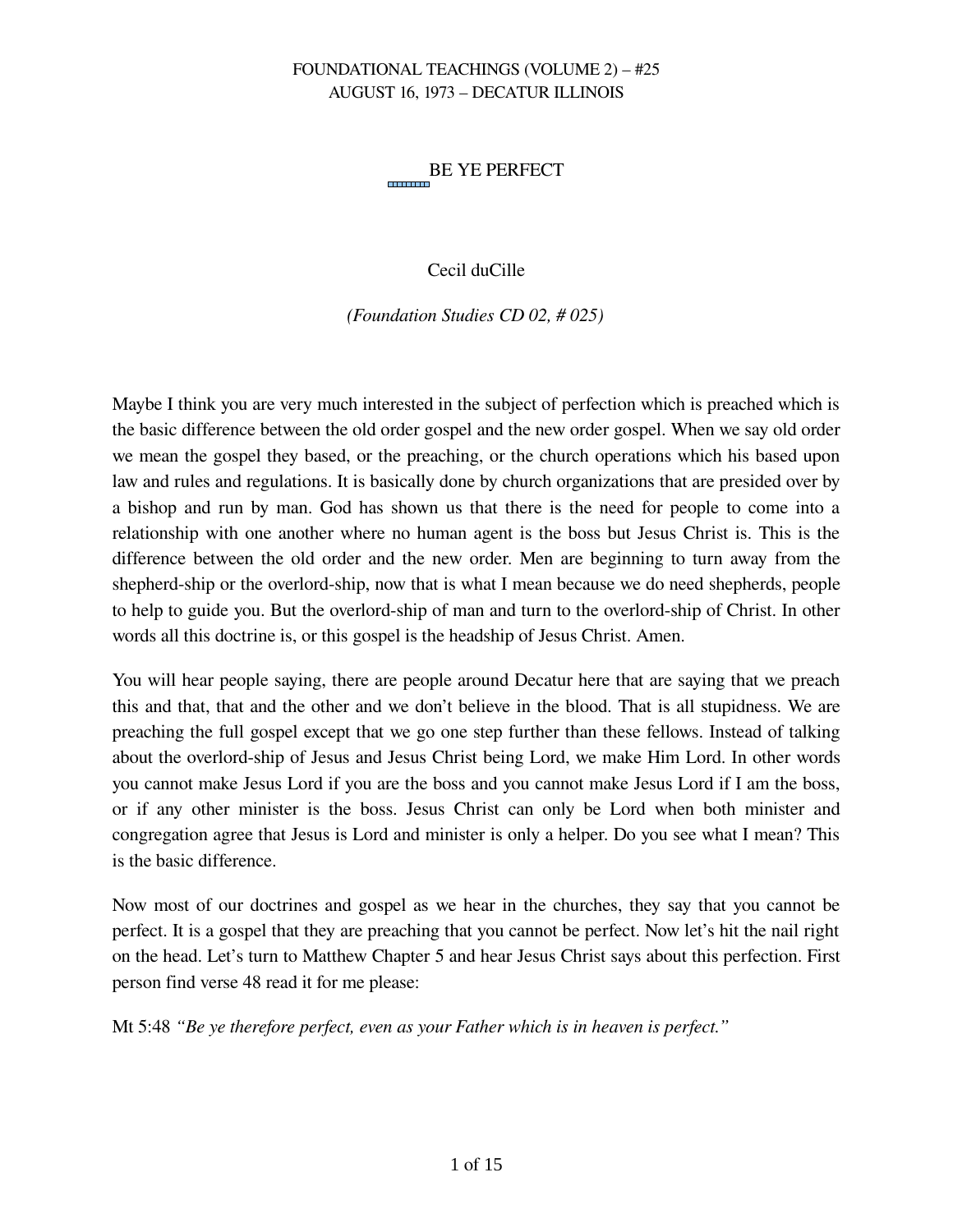"*Be ye therefore perfect, even as your Father which is in heaven in perfect."* Now that sounds to me like Jesus was saying that we could be perfect as the Spirit God is perfect. Amen. Now how are we going to get that perfection? This is what I am going to show you, that God laid down a plan for us to walk into that perfection.

Now take  $2<sup>nd</sup>$  Corinthians 13 and verse 11. If anybody finds that first read it for me please.

2Co 13:11 *"Finally, brethren, farewell. Be perfect, be of good comfort, be of one mind, live in peace; and the God of love and peace shall be with you."*

Praise God. Now here again Paul enjoins the brethren to be perfect. Paul is here agreeing that the brethren can be perfect. It was a pre-understood thing. You notice he didn't have to press the point, it was a knowledge that the brethren knew that they could be perfect.

Now turn to Ephesians 4 and verse 13:

Eph 4:13 *"Till we all come in the unity of the faith, and of the knowledge of the Son of God, unto a perfect man, unto the measure of the stature of the fullness of Christ:"*

Good. Now we are talking about something else. We are talking about the apostle from verse 11:

Eph 4:11 "And he (God) gave some, apostles; and some, prophets; and some, evangelists; and *some, pastors and teachers;"*

12 *"For the perfecting of the saints, for the work of the ministry, for the edifying of the body of Christ:"*

Now ask your pastors and ask yourselves a question: Where are the apostles? If there are some apostles why don't they bring some into your churches? Amen. And why don't they do the work of the apostles? The work of healing and deliverance and blessing and the expounding of the Word? Then you ask the question: Where are the prophets? How come we never see anybody get up in certain churches to prophesy? Where is the prophesy? What has happened? Is God's word to be thrown aside? Or should we say that these things are not functioning in the churches. You see because it says until all of us come together into a perfect man. What do you mean by that? Let's see if we can find out what is meant by that. It says:

Eph 4:13 *"…unto the measure…"*

Did it say measure? If I am going to measure you how would I measure you? Well it says: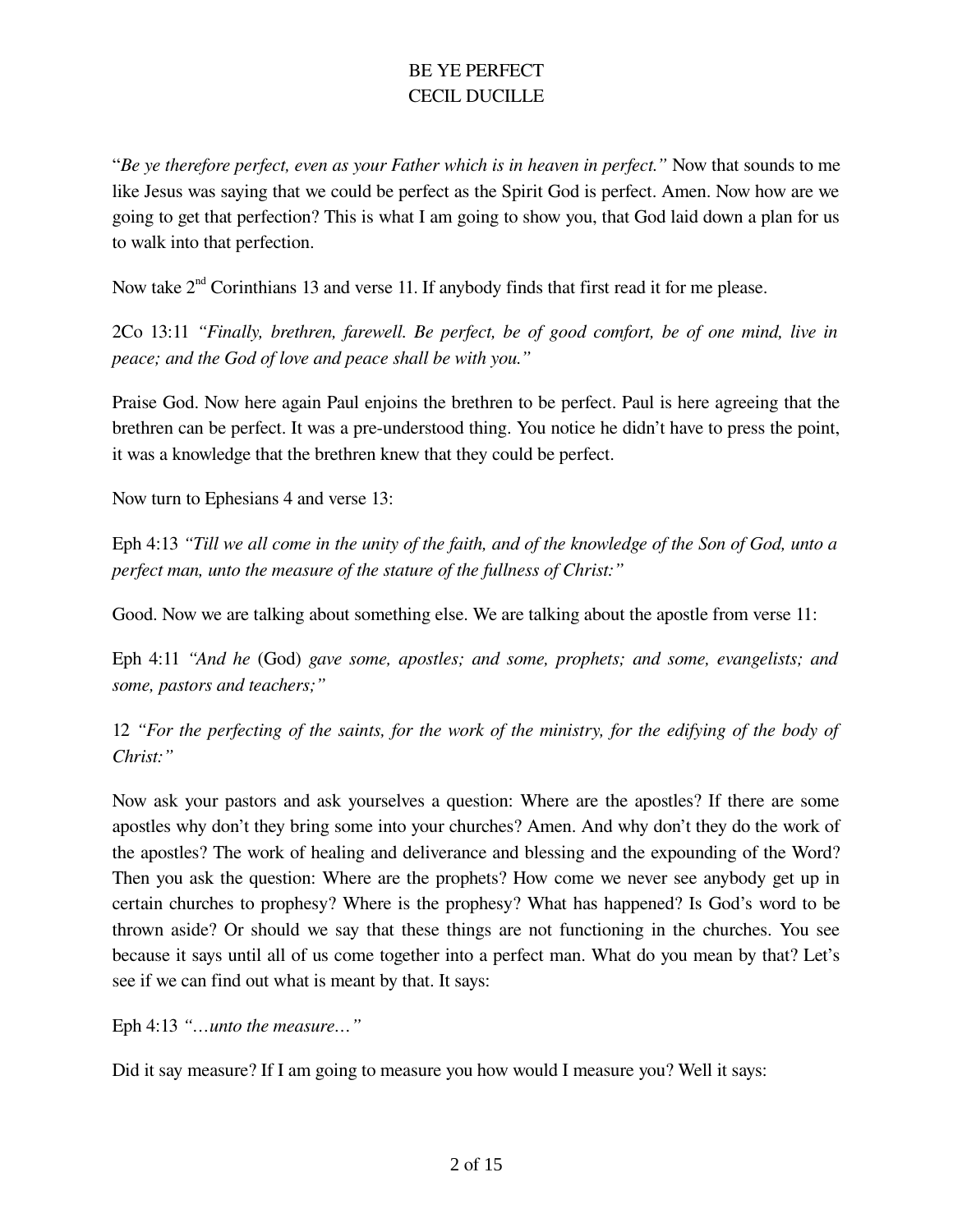## Eph 4:13 *"…unto the measure of the stature of the fullness of Christ:"*

Now are we up to that measure? Let me tell you the story. It is a big Head, Christ the Head and that is the body and the little body and we are going to have to come up to measure to fit the Head. That is what he is saying. All of us come together are going to make a body for one man named Jesus Christ. Do you understand what we are talking about?

So this is what the church should be doing: the apostles, the prophets, the pastors, the teachers, but the churches are dividing. The denominations have all divided a little piece of the man and said, "This is mine." But it cannot function because it is not joined to the body. One cut off a leg and said, "This is mine." So each church has a little piece and nobody has anything. So what God is doing is bringing a people together who will not recognize religion. You will fellowship with every group, every church, you will be free as the morning here. You will not be bound, nobody will throw a rope around you to say, "Now you belong to me, you can't go there." You see kids over there you want to fellowship with, go fellowship with them. This is the gospel God is preaching in this end time to set His people free, you see.

Now, this gospel therefore is dimensional. The gospel is dimensional and I am going to explain that to you. If you take any one word in the Bible you will find that the word can be divided like this in three dimensions. Every word has three dimensions. You look at that suitcase and you can only see three dimensions and you are seeing three different dimensions from what I am seeing, for under the bottom you will be seeing three different dimensions, but our vision is three dimensional and this is for a reason. Do you know why? You are the temple of the living God. God never intended to be in any other church beside you. You are His church and He is going to live and walk and talk in you and this is God's intention and God's will for eternity.

Can you see that? Like eternity, a thousand years from now you will be here. Amen. You will be here and you will put on the beauty of God and you will be God's own (I don't want to say God's agent), you won't be God's agent because you will be God Himself because God will be in you and you will be walking through all eternal ages from star to star, from world to world through all the galaxies. Space and time won't stop you for you will move like God and you will be doing your Father's business bringing life to different worlds and different people. That is the reason God wants you to bring life to this planet first. Amen. God is not going to burn up this planet and take you up and put you on another planet, that is not true. The Bible says, "The earth abideth forever." (Ec 1:4) This world here is here to stay and you are here to stay and now you have freewill choice. If you love Jesus and you follow what Jesus tells you then that is the way you are going to walk in immortality and reign and rule with Him, but some people will live but they won't rule.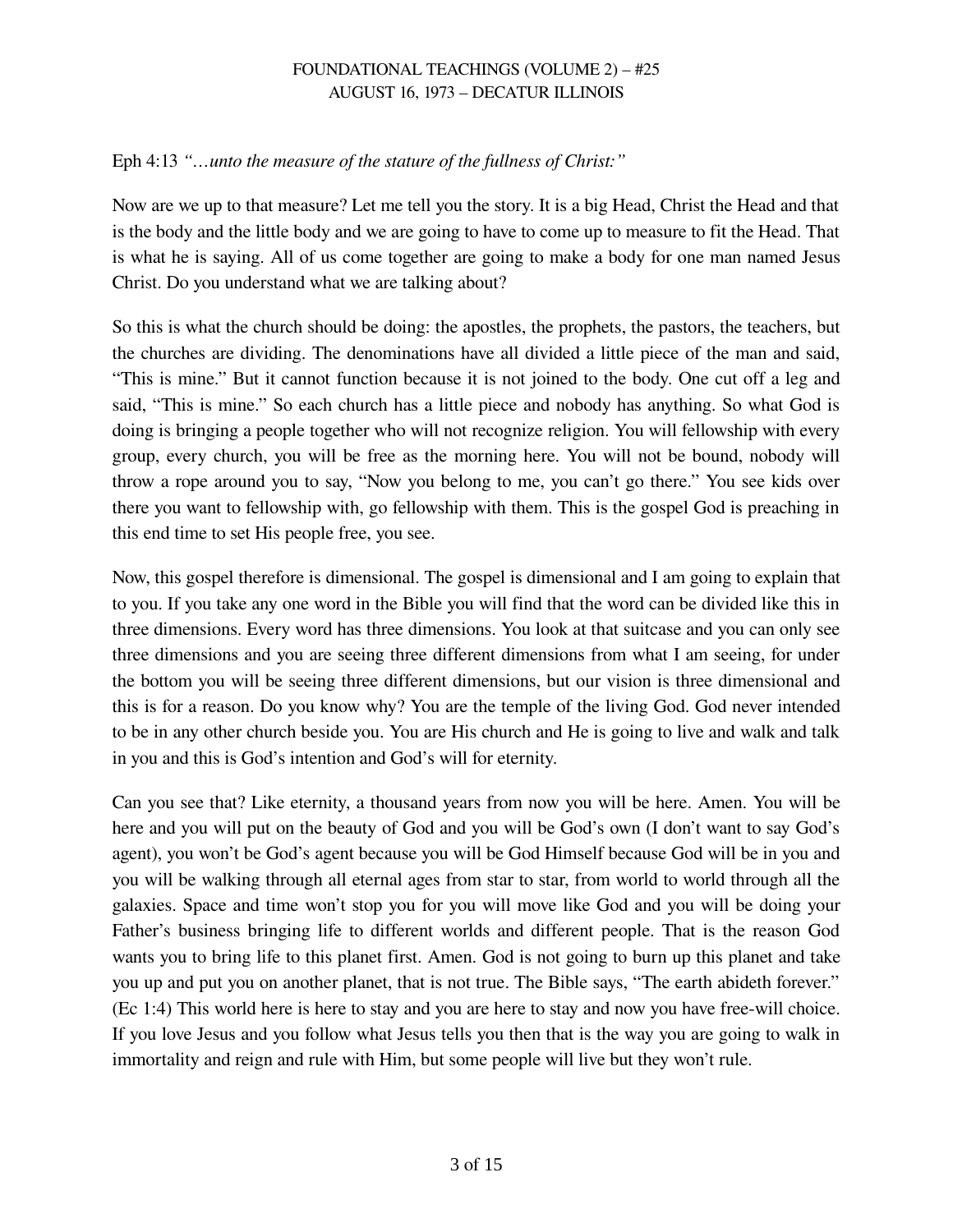The first dimension is the natural dimension. Anybody give me a word, just a



word in the Bible. Give me a word… Heaven, all right. Heaven has three dimensions: the natural, the spiritual and the perfect. Now God created the heaven and the earth, where did He create them? You tell me, where did He create them? Genesis Chapter 1 says:

## Ge 1:1 *"…God created the heaven and the earth."*

Where do you think He created it? What heaven is that? It had to be the heavenly bodies, the natural heaven. So let's call it the stars. Now God dwelleth in the heaven of heavens, where is that? A realm in the invisible. We can put the invisible realm is the perfect heaven where God dwells. Now we say there was war in heaven and Satan fighting against Michael and his angels and Michael fighting against Satan and his angels. (Re 12:7) And there was a woman in heaven and she brought forth a child and the child went from heaven to heaven. Which heaven was there war in? First of all heaven is the dwelling place of God. Amen. Now, does God dwell in you? So you are one of these heavens that the Bible is talking about. So you see the human heaven – it is as simple as all that. So you see, just one word has three different meanings and these Bible students will say, "Heaven, the Bible says heaven and therefore it is up there." He really does not know what he is saying for the scriptures show me that the Devil was in heaven, I mean now. Do you know your Bible is showing you that the Devil is in heaven now? Sure, down in Revelation is says that Satan fought Michael and his angels in heaven in Revelation 12, verse 7 tells you of war being in heaven. Do you want to read it? Someone read that for me please.

Re 12:7 *"And there was war in heaven: Michael and his angels fought against the dragon; and the dragon fought and his angels,"*

8 *"And prevailed not; neither was their place found any more in heaven."*

No place found in heaven. Then after that he said:

Re 12:10 *"…Now is come salvation, and strength, and* (glory)…"

When Satan was cast out of heaven that is the time our salvation will come forth. So you can see then that there is a heaven that is incomplete, not yet perfect, but for the main fact that there is one that is not perfect, there is one that is perfect and there is the starry heavens which awaits the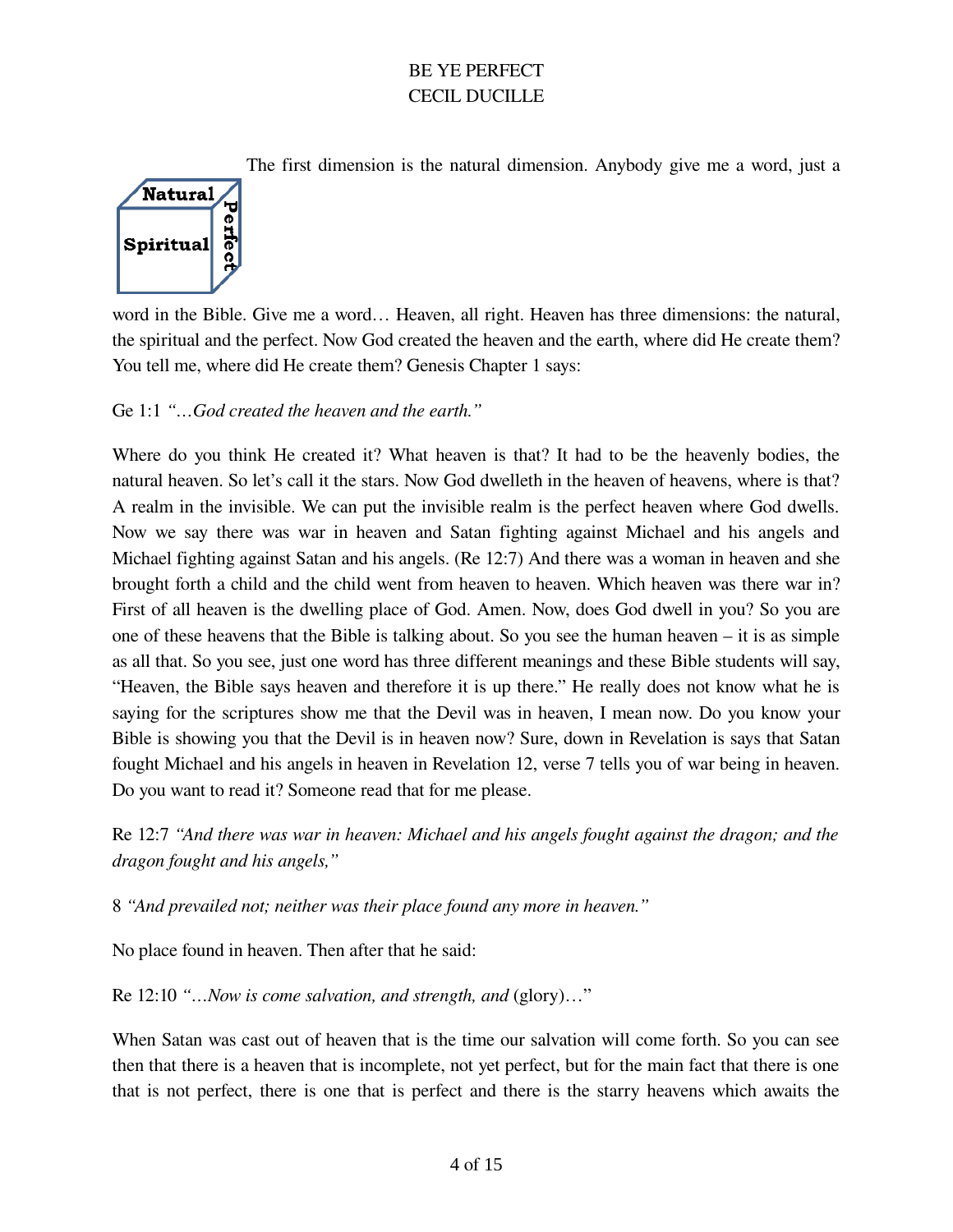perfection of your spiritual heaven before the starry heavens can be put in order. Amen. Before we can people those heavens, before we can live up there we have to occupy this one first.

Now I show you another scripture that may surprise you. Look in the  $6<sup>th</sup>$  Chapter of Matthew and verse 10, the Lord's Prayer:

Mt 6:10 *"They kingdom come. Thy will be done in earth, as it is in heaven."*

Not ON earth, IN earth as it is in heaven. So you are both heaven and earth together. Yes. You have some earth in you and that is why the heaven is not complete. So you are praying, "Oh God do in my soul even as it is in my spirit." Why? Because your spirit was filled with the Holy Ghost and your spirit became heaven the dwelling place of God and your soul wants to be just like your spirit, you want to be heaven in your soul and heaven in your spirit.

Now when I say your soul what do I mean? I mean your mind, I mean your emotions. You will admit you are not perfect in your mind, you are not perfect in your emotions, you are not perfect in your will. You have some bad will and some bad desires yet these are being made perfect. Isn't it true? You are much better than you were last year. Yes sir! You have got to be if you are going on with Jesus and this is our assurance of perfection. So when the Lord says, "Be ye perfect even as your Father which is in heaven is perfect" He is speaking a truth that is being brought to pass.

Now let us draw here the tabernacle. Why am I going into the Old Testament?

One brother said, "This is total nonsense." He said, "The Old Testament, we shouldn't be going into the Old Testament like that."

He was pretty much mad with me in going into the Old Testament.

He said, "That is for the Jews."

Amen. Praise God. We are Jews. Amen. We are Jews, the real type of Jews that God wanted to make long ago. When He made the first Jews He had the intention to make us and we need to be more Jews till we be like Jesus. So we are the Israel of God.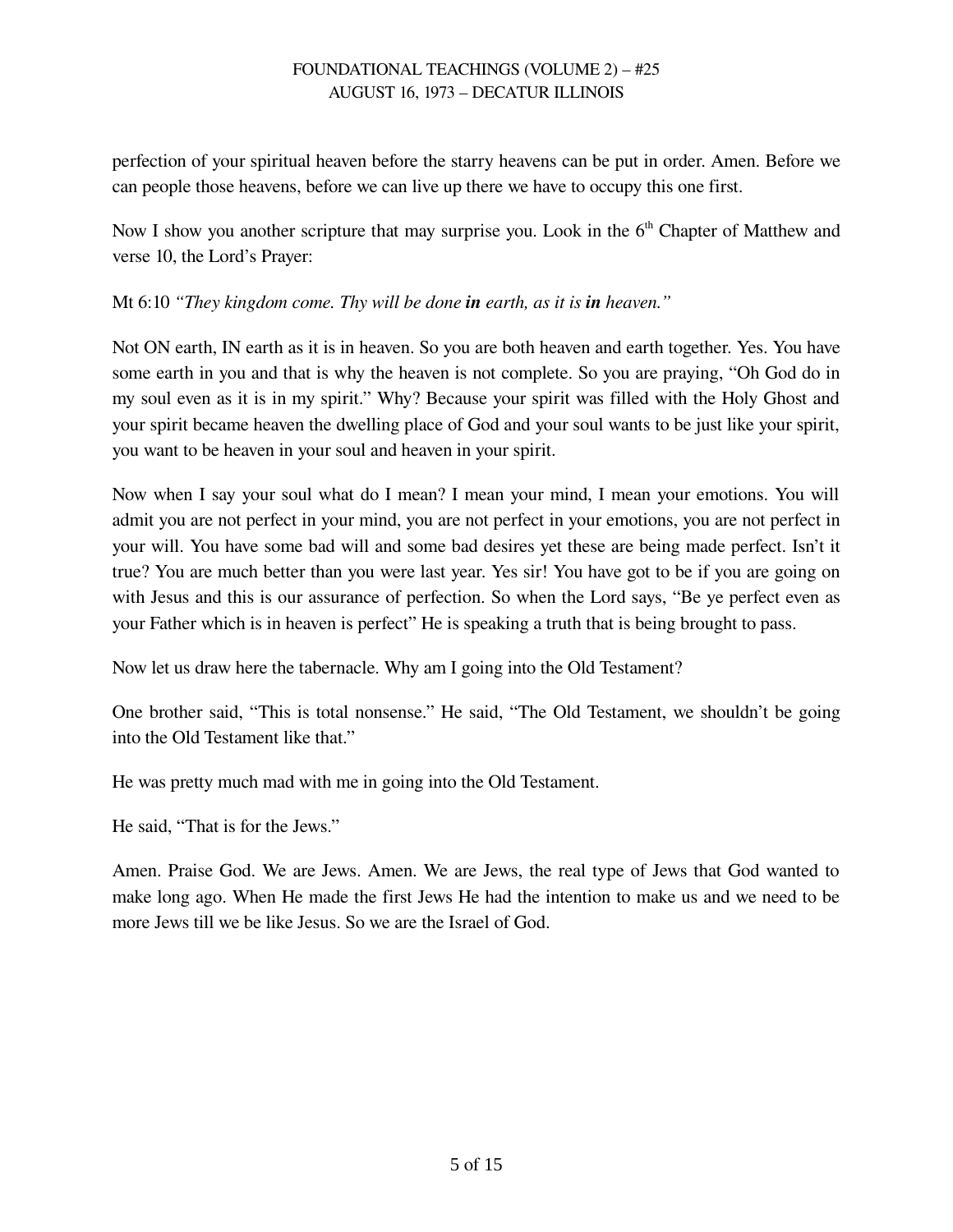

Now the tabernacle is the pattern that God gave

Moses. Now when you are going to build a house you must have a plan and the plan must be an approved plan. The plan is the pattern of the house you are going to live in. But you cannot live in the plan, you have got to build the plan before you can live in it. This is the point you see. So because this is the plan this is here the outer court. All this here is called the outer court (OC) like the yard around. Here is called the holy place (HP) and here is called the holy of holies (HH)

Everything God made is divided into three parts and the three parts are divided into three parts and the three parts of the three parts are divided into three parts. The three parts of the three parts of the three parts are divided into three parts and you can continue dividing into three parts until you get into infinity, you cannot see anymore. This is the very fact the Physicists discovered in the atom. The atom is divided into three parts and when they began to analyze it they found three parts were divided into three parts, you see. There is an infinity within and there is an infinity without.

Now here we are, you are the tabernacle or the temple of God. Look brethren, God would never let Moses build the tabernacle if God did not intend to build everything that is in the tabernacle in you. You see this is symbolic, but you are the real thing you see. So God built this tabernacle in the exact pattern of His great temple in which He is going to dwell. Now many Christians are looking forward to seeing a big old temple in Jerusalem and they are wondering what God is doing. Why He doesn't just blast up the Mosque of Omar which is sitting over the temple site and put up some great big temple down there. God is not putting up any more temples. Do you know why? He's getting you, that is what He wanted. You are the temple of the living God and the Holy Ghost dwells in you.

Now if you are the temple you have a holy of holies. Isn't that right? What is your holy of holies? Your spirit and your holy place is your soul and your outer court is your body. Now it is peculiar when I say this but you must figure it out that you are using your holy place at school, on the streets, in your spare time and you have got to be careful how you use your holy place. This is why some people cannot understand the gospel of Jesus Christ. Because this doctrine, this gospel that I am preaching, this word that God has given me is a revelation to open men's souls to truths that have been hidden for ages, yet some great theologians can't understand one word of what I am talking about. Why? Their holy place has been shut up, it is being used for some other service not for God.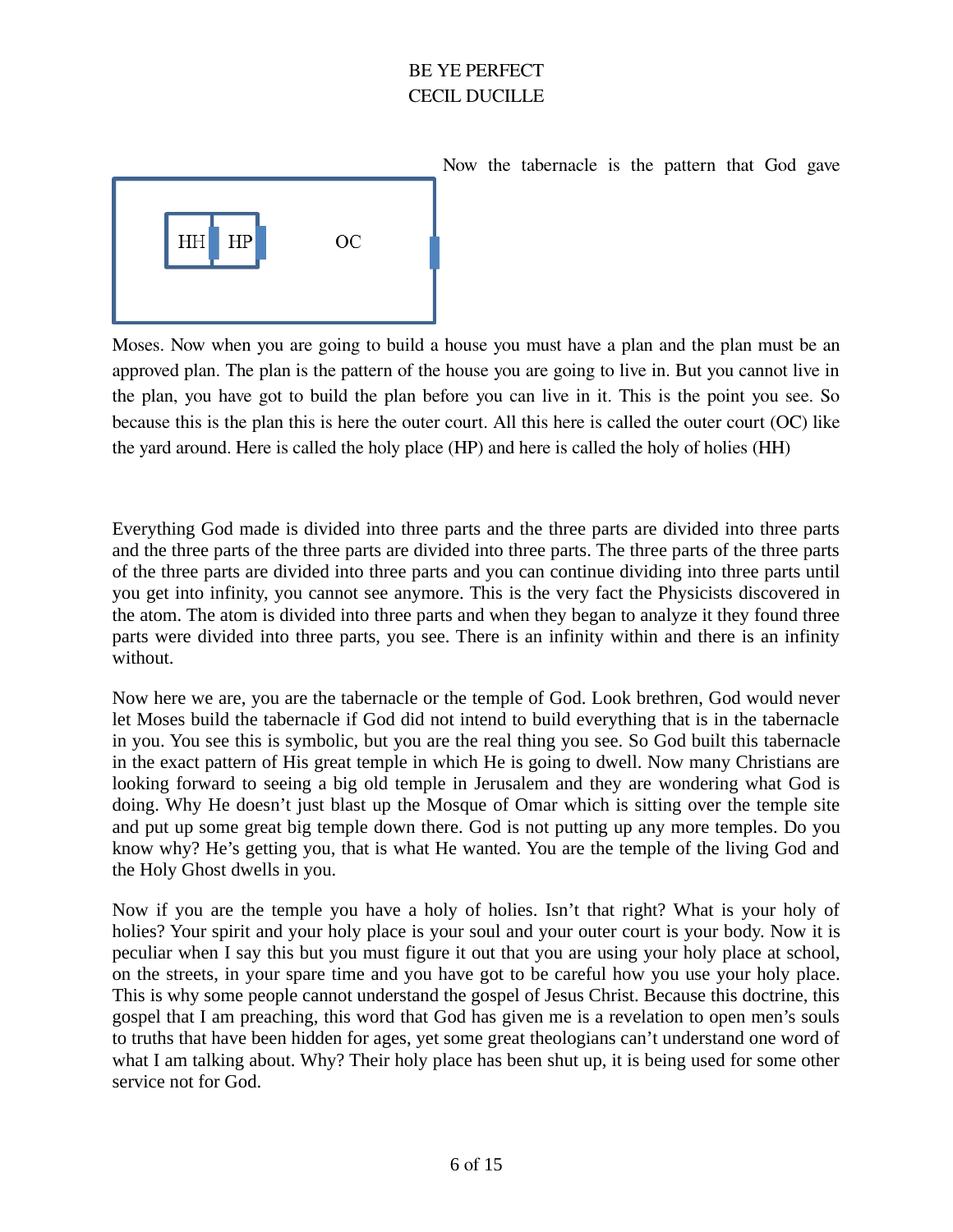Now you, when you go to school and you learn you are using your mind, therefore it is part of your holy place. Whatever you cram into your head is part, you are putting it in your being in the man that is what you are going to be. It is like you are eating food and the food is making flesh in your natural body, so are you eating spiritually and you are making a spiritual being. So whatever you are in time to come is going to be what you have taken in. Whether it be from school, from church, or from the street, or from messages like this. So you are actually forming the heavens, constructing the heavens. Now does that sound like scripture to you? It is, I am quoting a scripture. Let's find it. You are constructing the heavens. It is in Isaiah Chapter 51, verse 16:

Is 51:16 *"And I have put my words in thy mouth, and I have covered thee in the shadow of mine hand, that I may plant the heavens, and lay the foundations of the earth, and say unto Zion, Thou art my people."*

So you see the heavens that God is planting and making, continuing with His construction is within you. So He is hiding you in the hollow of His hand, hiding you from all…. Can you imagine, many of you have been exposed to drugs, have been exposed to the worst kind of environment that any human being can be exposed to. Some of the things that you have been exposed to we never even heard about them when we were kids, but you have survived. God said He hides you in His hand while He is constructing the heavens, that He is fixing up your insides and He is hiding you at the same time.



So this is a picture of the inside of the

heavenlies that I am going to give you and how you can be made perfect. Now to be made perfect you have got to have the seven works done within you, seven works of grace to be done within you. Now I am going to draw them and name them.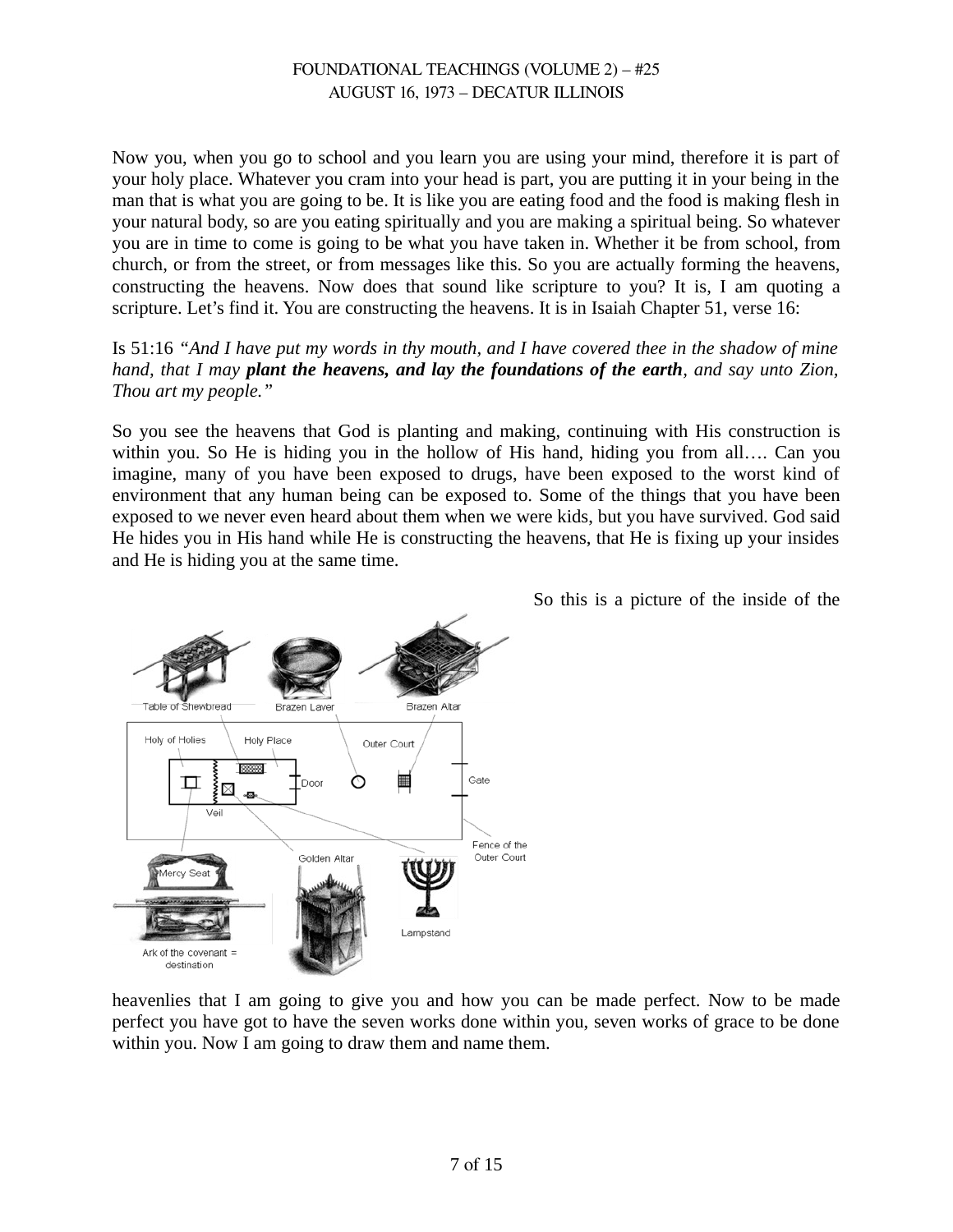The first work here is called the brazen altar.

There are seven pieces of furniture:

- 1. The brazen altar and the work that is being done in you which this brazen altar symbolizes is *death to sin*. The sign for that is the cross. The brazen altar symbolizes death to sin.
- 2. The next one the brazen laver, the word laver means basin. The brazen laver symbolizes *death to self.* Amen.
- 3. The next one is the candlestick and that symbolizes it is really a lampstand, it is not a candlestick it is a lampstand. We get so used to calling it candlestick through the translation of the *King James*. It is really not a candlestick it is a lampstand because you don't pour oil into a candlestick. So then the work that this symbolizes is *living in the Spirit / living in the Holy Ghost.*
- 4. Now the next one symbolizes, the next one is called the table of shewbread, it has a crown right around it. The table of shewbread and that symbolizes *feeding on Christ and the body* / *feeding*. Jesus said, "Eat me, Eat me, drink my blood and you will have life in you." So you feed on Jesus Christ and on the twelve loaves. The twelve loaves symbolize the twelve tribes of Israel and also the twelve tribes of Israel has the meaning of *the twelve areas of life that are being worked in you through feeding on the church*, on the body of Christ.

You see I will tell you why. God has been revealing Himself little by little continuously. When you go to school and you take up a textbook and you read that is the revelation that men have had on a certain subject (maybe math or something) for years and years and years. You don't have to go and start back again and try to invent 1 and 2 and 3 and 4. That is all done. You just go and inherit so that each generation goes on from the pedestal or the point from where the last generation left, the other generation goes on from that so that men are actually advancing in knowledge. Now because of that also in God when all these men accumulate knowledge to bring us to certain understanding of God we just come and we feed upon them. So there are twelve areas of life and these are, the mystery of this life is found in the names of the twelve tribes of Israel, the meaning of the names. Now it is a very interesting thing for you to go around and study the meanings of these names: Judah means praise, God is working praise in your nature so praise becomes a part of you. So you will be symbolic of the whole twelve tribes of Israel in one person. Amen.

5. Now the next one that He is working here is called the altar of incense. Now the altar of incense, the meaning of it is *offering* or call it *soul offering.* It is putting an *offering of the soul / soul offering*. So you notice the things that God is working into you, seven different works. 1, 2, 3, 4, 5, the altar of incense is number 5.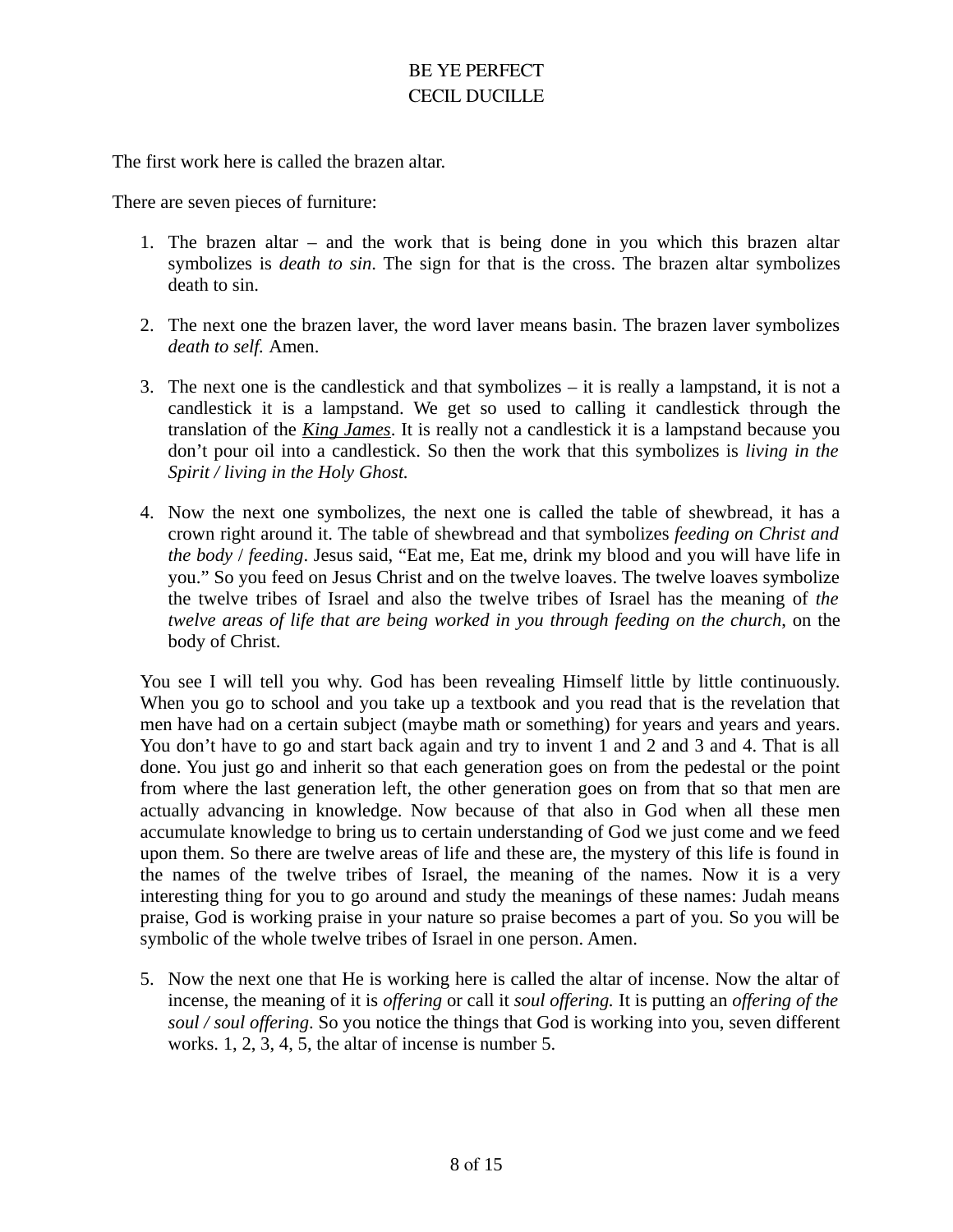- 6. Then number 6 is in the shape of two angels over the mercy seat. Now number 6 therefore is called the mercy seat and it has the Shekinah glory breaking out from in the midst there. The meaning of the mercy seat is *the overshadowing presence of God.*
- 7. Number 7 is called the ark of the covenant. That is the seventh and the perfect one. When you reach to that point you are perfected and become just like Jesus Christ. This one is *the perfect man*. There are three symbols it has in it. There are the golden pot of manna, the rod of Aaron that budded and the tables of stone. Those three are the three – remember I tell you everything is divided into three. So we see here the three are the golden pot of manna, Aaron's rod that budded and the word written on tables of stone. Now what is the meaning of that? The pot of manna, the golden pot of manna symbolizes an energy of supernatural food energy that will be built inside of the men and women who come forth in the glory of God, that they in themselves will be life-givers to the world. That pot of manna will cook for the whole world, it will never be emptied. Power, power, power, absolute power to do anything…can you understand what I am talking about? He said, "If you look at that mountain and say, Be thou moved to the midst of the sea." What kind of power, what kind of energy would it take to lift up a whole mountain and  $B O O M -$  put it in the sea? That is what we are talking about. So great that a man look at the sun and said, "Stand still!" and the whole earth put on its brakes and the sun and the whole galaxy stopped. You see what I am talking about? This is what we mean by God's power. This is the power that God is endowing you with. Okay.



Therefore you can see it is a walk

from here to here. Now you are somewhere along the line. Let's just run through what it means?

The brazen altar, the death to sin means you accepted Jesus Christ as your Savior justified by faith you have peace with God. You don't have to sin anymore. Did you hear? You don't have to sin anymore. Let me tell you something: you don't sin unless you deliberately do it. In other words you can't go to bed and fall asleep and next thing happens you get up and find you sinned or something like that. It means you have got to willfully, consciously commit sin to be guilty of sin. If you come along here and you are tempted and you fall into sin God will forgive you. You will ask for forgiveness and God will strengthen you so that you don't sin again. And if you fall again you get up again and you ask God again to forgive you again. And if you fall again you get up again and you ask God to forgive you again and He forgives you again and God will strengthen you even by your stumbling and your walking if you are genuine inside, if you mean business with God He will give you strength.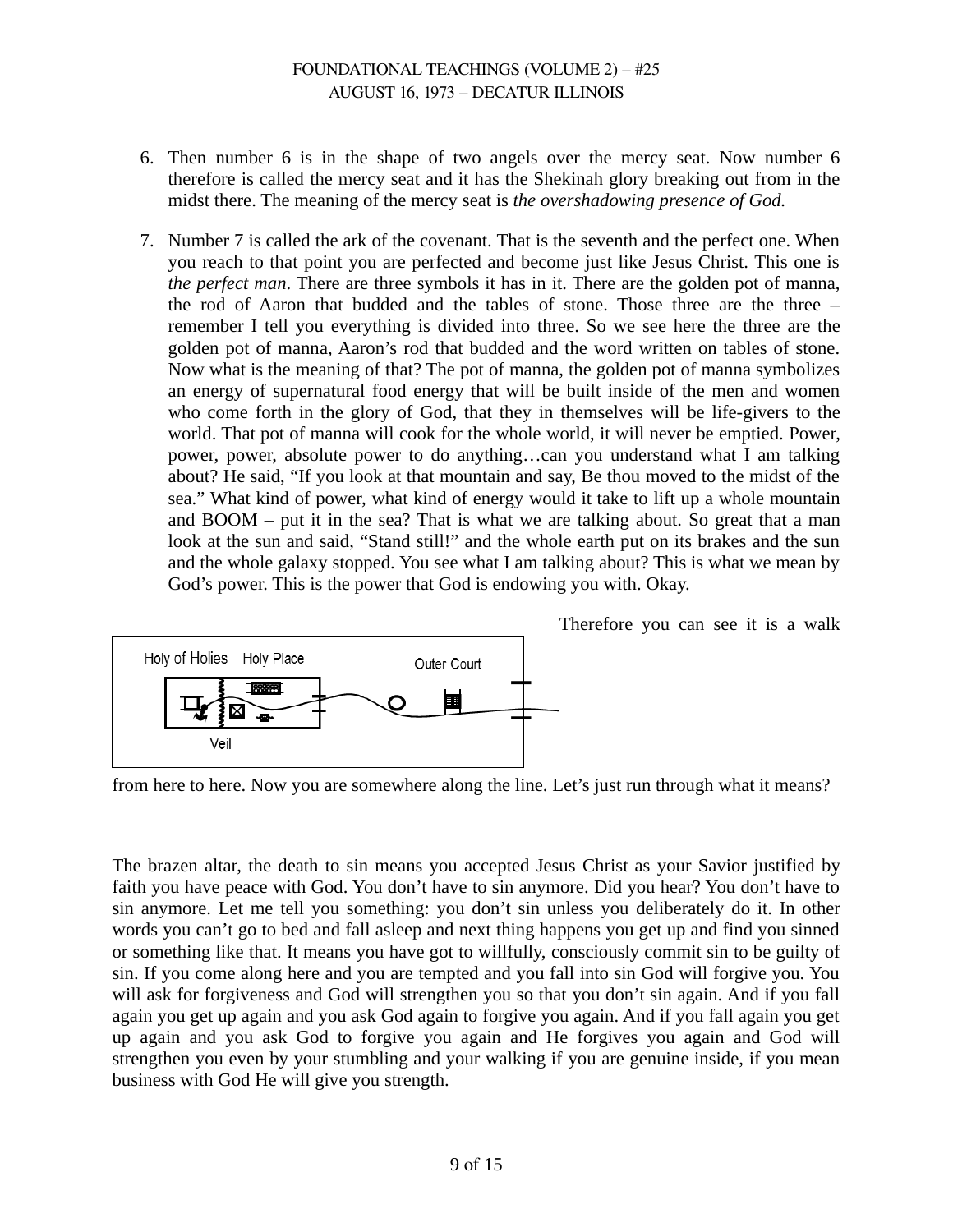So you need not condemn yourself over anything. Do you know what the condemnation is? No man is going to go to hell because he sinned, but people will go to hell because they reject Jesus Christ, this is the condemnation. You want Jesus to be Head, You want Jesus to rule you and this is the way to go. Now that is the sin question. The sin question is dealt with at Calvary, Jesus Christ paid for all their sins you don't have to walk around with your head bowed down as a sinner.

Now the *death to self message* is one which says that self and Jesus Christ cannot sit on the same throne. Is Jesus Lord? We sing it. Yes. *He is Lord, He is Lord,* but is He Lord? If He is Lord then you are not Lord, you know.

Somebody says, "Let's go to the golden island."

You would like to go, but you say, "Jesus, do you want me to go?"

He is Lord. You don't just do what you want anymore.

"Okay, if I feel like it I will do it."

Or you promise, "I will be there."

But you will go if Jesus Christ lets you go. This is the difference from being your own boss and from Jesus Christ being your Boss.

Now some people would go, but, "Pastor says mustn't go." And they don't because "Pastor says don't go over to that church" or "Don't go to that meeting" or "You can't go." Or else you will come under a lot of ridicule and they will look at you as an outcast and a backslider. Do you hear? Jesus was an outcast. Jesus was looked at as an outcast. He was thrown out of the synagogues. Paul was thrown out. Peter was thrown out. Every man who God really speaks to is thrown out of the synagogues so you don't care. But the synagogue must know that you are walking in Jesus. Amen.

So this is the second work of grace done in your heart. The third work of grace is your walking in the Holy Spirit which you received somewhere out here (in the outer court). From the moment you say you accept Jesus you are qualified for the Holy Ghost, you qualify to become a son of God. Then you can become a son of God by obeying the Holy Ghost. That is the only way you do it.

Now let's find that scripture. Romans 8, if somebody finds it please read it for me.

Ro 8:14 *"For as many as are led by the Spirit of God, they are the sons of God."*

You see. So this is the area we reach, right here number 3, the third work of grace is being led by the Spirit of God. Do you know that? The people you see who are not being led by the Spirit they haven't reached the third work. They haven't crossed this second veil which is flesh/self and the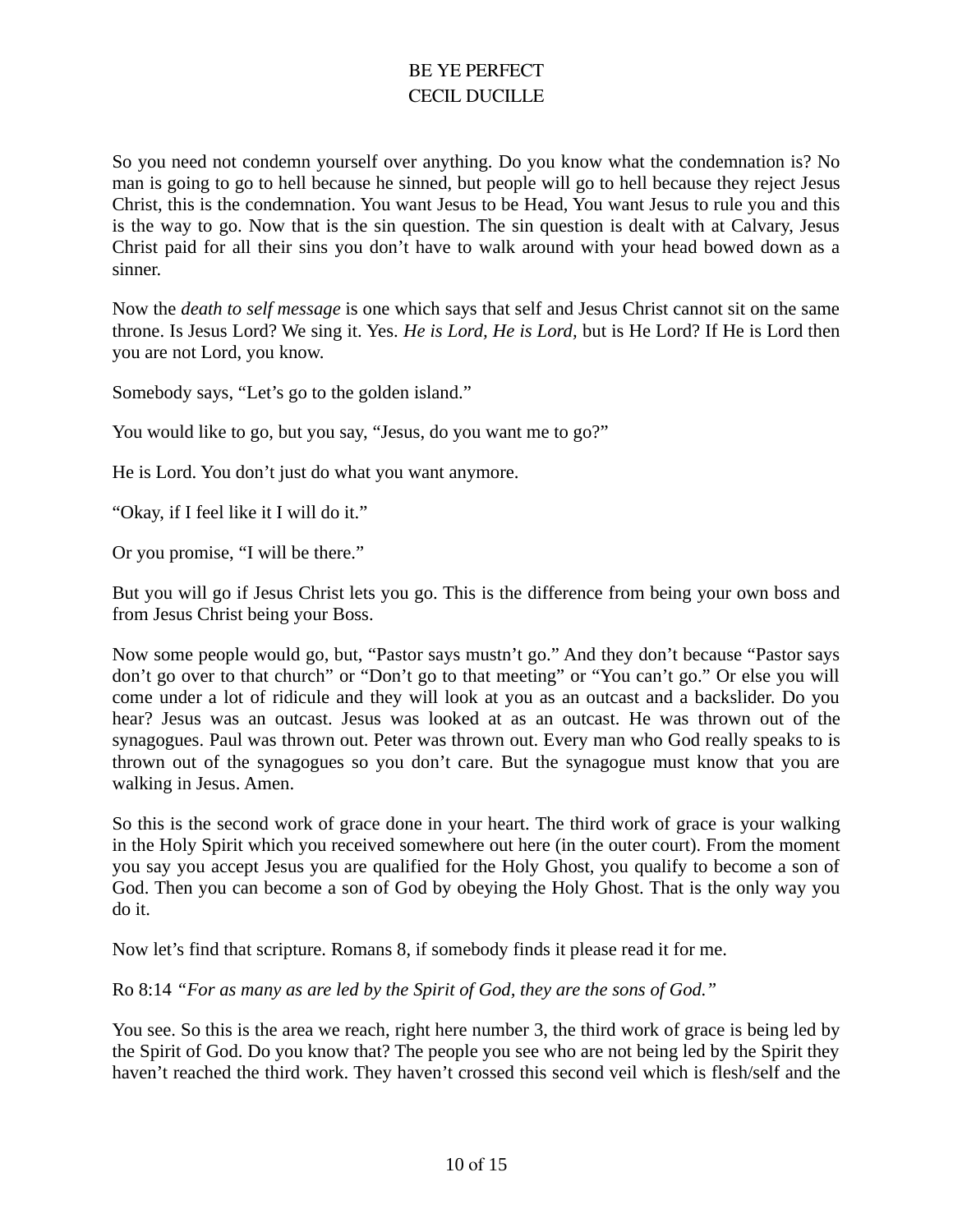door which is Christ. When you cross the door and enter into Christ you give up self. So the people who are doing their own thing and I tell you more worse than that, there are some whole churches that are obeying somebody else besides Jesus Christ. You ask any pastor that you love and you would like to really be a part of his group, you ask him if it is Jesus says this program must be done and see what he says.

Some of them would say, "You don't have to hear Jesus say that. We know the will of God. We just go along and do it."

The money-raising schemes of the church and everything else you ask them, "Is this Jesus? Did Jesus say He wants to do it this way?"

They will think you are nuts. Amen. Now therefore this is where most fall (lampstand). Jesus Christ must lead the church through the Holy Ghost and let me show you it in the Bible. Turn to the 14<sup>th</sup> Chapter of John, Jesus was speaking about the Holy Ghost and in verse 16 He said:

Jn 14:16 *"And I will pray the Father, and he shall give you another Comforter, that he may abide with you for ever;"*

In verse 26 He said:

Jn 14:26 *"But the Comforter, which is the Holy Ghost, whom the Father will send in my name, he shall teach you all things, and bring all things to your remembrance, whatsoever I have said unto you."*

Now you ask these leaders why they don't know all things? Why they are not being taught all things? Of course you see it is wrong – they will get mad at you because they are not following the Holy Ghost. Because anybody who follows the Holy Ghost, he hears. Yes. How does the Holy Ghost teach people? Let me explain to you. You notice this table here (table of shewbread) is made of wood and it is covered over with gold and it has bread on it and it means that wood is humanity, God uses men to teach His people because there are some people who God reveals truth to easier and God uses them as channels God to the other people. Now God's intention is to bring everybody up to the same standard, you see. So that is why He uses like the pipe that brings the water to you in your house, God uses some people as the pipe to bring God into the rest of the people.

Now because of that God said that if you didn't even know the thing before, no man is going to get all of it. I won't get all. You won't get all. Nobody will get all but we will all have a piece. If we are smart and we know, I know that you have a piece and you have a piece and you have a piece and you have a piece and so on – all I do is try to get your piece and let you tell me what you know and then mine will be quickened as soon as I can receive from you. This is the way the body feeds from one another. But look at your body, that is how your body is. No one part of your body: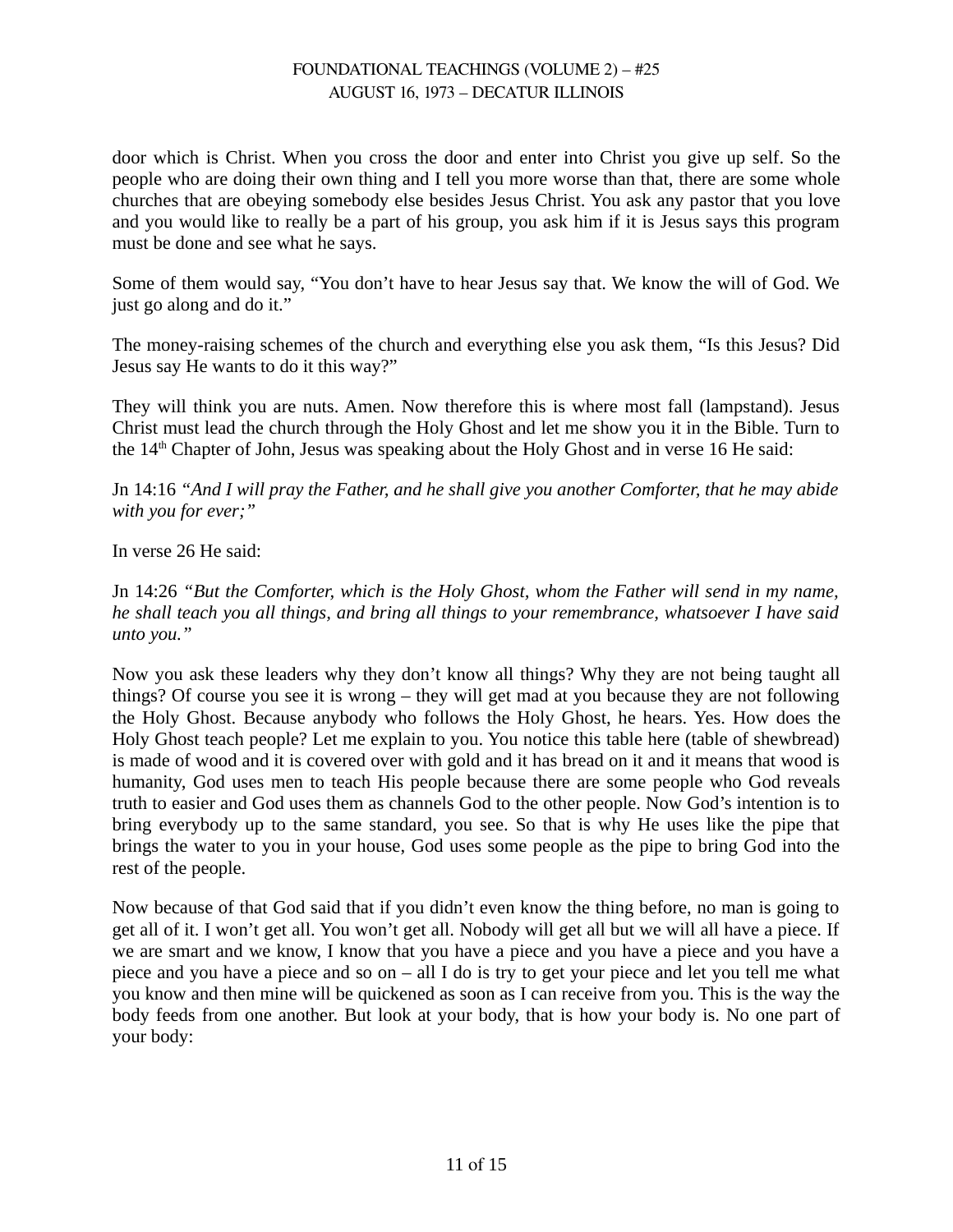My arm says, "Well I am doing all of the work. I am more independent than you so I am going to cut myself off."

That's it. That would be the end of that arm. The whole thing is that God is producing a body in the earth, people who function like clockwork, function as one together, love one another. This is going to bring such a power and such a glory that we never even thought of it. The power of God to do and to will in the earth, you have never seen anything like it neither have you thought of it. But this is what God is trying to do and the church people, (when I say the church I mean the denominations,) are trying to break down, are trying to stop people from fellowshipping together. If they do it say, "Praise the Lord." Those who are fellowshipping and moving in the Spirit just say, "Praise the Lord" for them. There you are. So I won't even go further than the third work because let me tell you the third work is walking in the Spirit and when you start walking in the Spirit everything else comes. Just obey the Spirit. Jesus said, "He shall teach you all things and lead you into all truths."

God bless you. Amen.

So if you ask me the questions now, there are so many questions here, I mean we haven't even gone through the whole thing. But that is how you enter into perfection, through the Holy Ghost. He makes you offer up your soul nature to God so that God uses you rather than you use God. Amen. It is a good bumper sticker you know.

#### **ARE YOU USING GOD - - - - - -**

#### **OR IS GOD USING YOU ?**

Then you have the overshadowing which the Spirit does to people and to the church and then you come into perfection after He overshadows you.

Do we all understand this situation? There are seven works of grace that are done in the human temple to make the temple well equipped and perfect as Moses temple was.

"Is there a correlation between the seven pieces of furniture and the seven works in  $2<sup>nd</sup>$  Peter Chapter 1?"

I have never checked them out, but I will. I know Peter said those seven things. Maybe it has a relationship. Let's see if we can put them here.  $2<sup>nd</sup>$  Peter Chapter 1:

2Pet 1:5 *"…giving diligence, add to your faith virtue;…*

Let's see if we can put them here:

- 1) FAITH Justified by faith you have peace with God so this one works out beautifully.
- 2) VIRTUE Death to self, we could call it virtue. Moral excellence, perfection.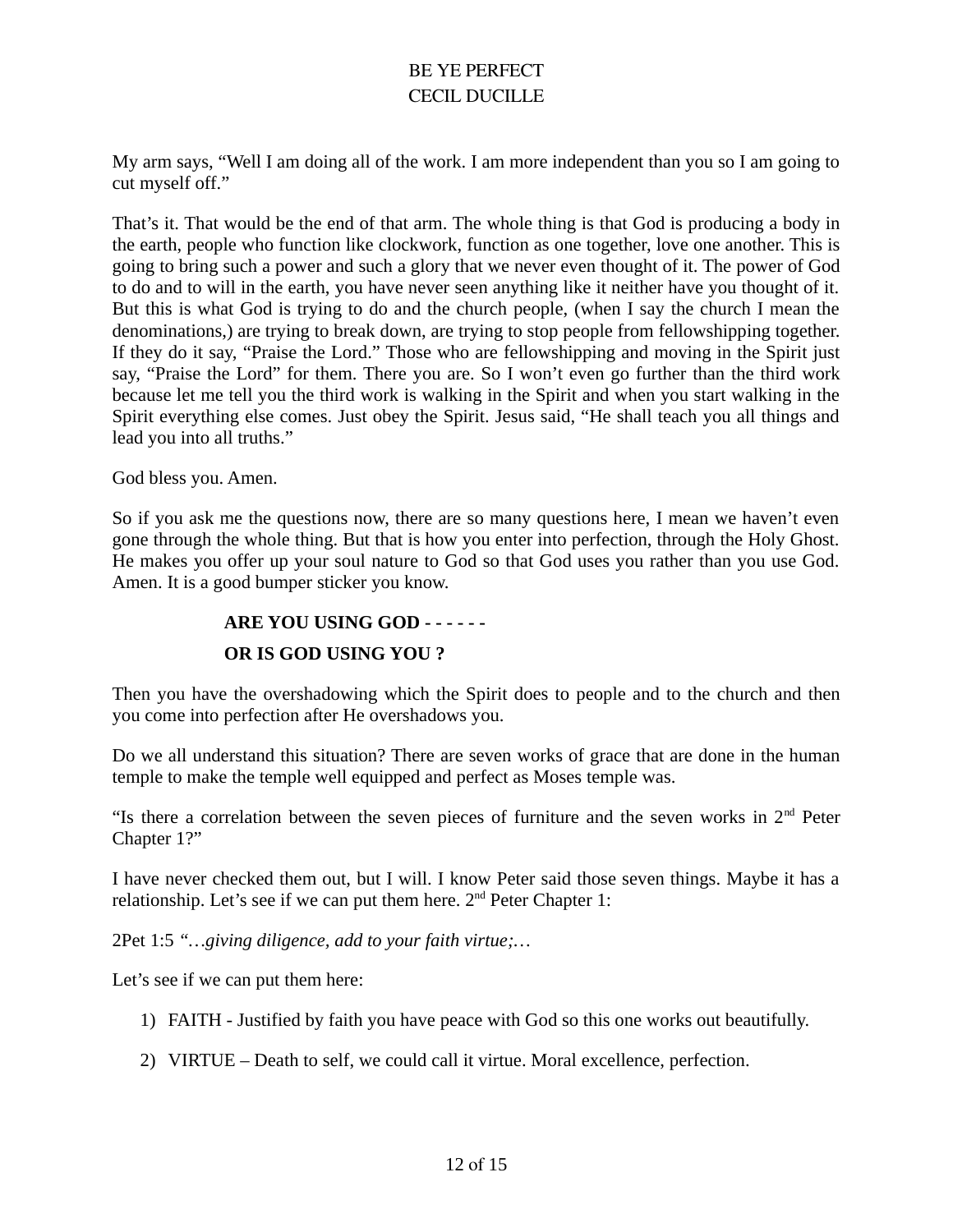The Greek word translates the same as power - <*arête*>.

Well here it is that in the sense of perfection I can understand because the Holy Ghost coming into your life is the first part of perfection that you receive. It is a down-payment, an earnest of perfection and what you shall be in the time to come. So when the Holy Ghost enters into you you really enter into perfection in your spirit at least. So the death to self message is just to bring you into that realm and the only way you can die to self is by the action of the Spirit. Self cannot kill self for if self killed self self would be the victim and self would still be alive.

3) KNOWLEDGE – <*gnosis*> this is **to know** like Adam knew his wife and this is a union with God. So living in the Spirit is coming into union with God.

I'll tell you something, do you know what I have discovered? You can't just take the translations just in the literal as they give it to you because for instance if I didn't know this word <gnosis> that is it not just head knowledge, but it is a knowledge of oneness, a knowledge a union, a coming together so you know that person more than anybody else because you are united with them in Spirit. This is what it means.

- 4) TEMPERENCE So here again temperance is feeding on Christ. Number 4 here in the furniture is the showbread which is feeding on Christ. <*egkrateia>* means here self control or continence, to contain yourself, to hold back. That meaning I don't quite see through it but I know that this is making yourself one with Christ by eating. This is a communion, you see, eating and I believe it comes from that eating that word which means feeding. I'm sure it does, it comes from the word eating because when you eat Jesus it is obeying Him you see.
- 5) PATIENCE (offering of the soul)
- 6) GODLINESS Now I can understand that  $-$  like God. That is what it says. Now number six which is the mercy seat, the revelation of the mercy seat is the Holy Ghost overshadowing the church and planting in your nature the God nature just like He overshadowed Mary and planted a seed in a woman – she brought forth God in the natural. In the spiritual this is what it means, the Holy Ghost overshadows you and plants God into your soul and Christ comes forth in your soul.
- 7) BROTHERLY KINDNESS & CHARITY Well I don't know, I want to put these two together because those two words mean the same thing. Brotherly kindness and charity means <*agape>* which is LOVE.

Jesus Christ said "the first and great commandment is to love the Lord thy God with all thy heart and the second is like unto it, love thy brother as thyself." So brotherly love and godly love – right in that same scripture you will see God turn around and say, "Love your brother as yourself." He said, "If you don't love your brother you can't love God." So it is just one love.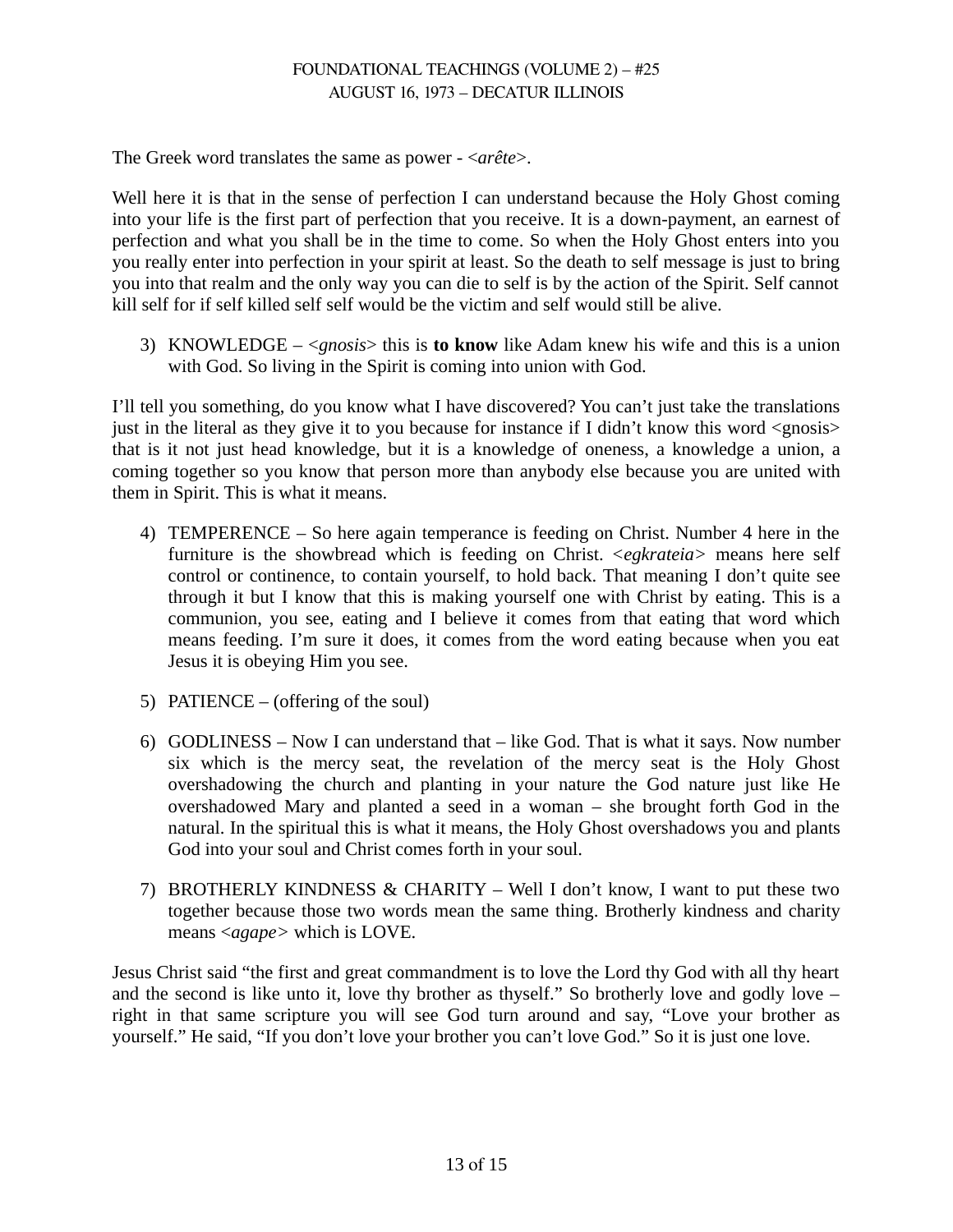For instance down in Romans the scripture says, "Husband love your wives" and when we check into it the word he used was <*agape>*. Agape your wife, meaning to say you would love them just like God loves you. That wasn't human love at all, that is not.

In things like this this is what adds to the ministry, no one man has everything and here it is  $$ you show where another minister brought this in and these need some explanation but I am sure that this is the explanation of this. Praise the Lord.

2Pet 1:5 *"…giving all diligence, add to your faith virtue; and to virtue knowledge;"*

6 *"And to knowledge temperance; and to temperance patience; and to patience godliness;"* 

7 *"And to godliness brotherly kindness; and to brotherly kindness charity."*

It is strange you know, I was reading the Bible and chewing on, "What is this story for?" "What is this love story in the Bible for?" "What is this for?" Then I found out that all of them were the same. All the stories in the Bible are just telling one story  $-$  of Jesus and His love, nothing else. All the laws that are written in the Jewish law, in the Bible is just telling one thing of Jesus and what He is working within us.

He said, "I will plant my law in your heart, in your inward parts. No man will tell you what to do anymore."

You shall be made whole, complete inside. You just have God inside of you.

Eph 1:13 *"In whom ye also trusted, after that ye heard the word of truth, the gospel of your salvation: in whom also after that ye believed, ye were sealed with that holy Spirit of promise."*

14 *"Which is the earnest of our inheritance until the redemption of the purchased possession* (that is the soul)*, unto the praise of his glory."*

Yes, that is where we are going. You see the whole Bible is the same thing. It is just one great story being told over and over and over in different words and different angles, every angle, every dimension is being told and it is the most marvelous thing you could do to get to understand the basic understanding of the Bible: What God is doing in the scriptures and that having that key you can open doors in the word of God. This is the basic thing you see, that you understand. So no man can deceive you if you understand the keys to the gospel. But if a man tells you to do something about Jesus which you don't think is true you will look it up in the tabernacle and see if it was there. Amen. So the thing is all written down in scripture and in mystery so that…God knew that people would try to deceive us with the word. Take for instance the new bibles are changing up certain words and changing certain things – but you can know the truth if you look into these.

It is not only the tabernacle because Solomon built a temple and Solomon's temple expanded everything. Solomon's temple instead of having these two little wings or angels on top of the